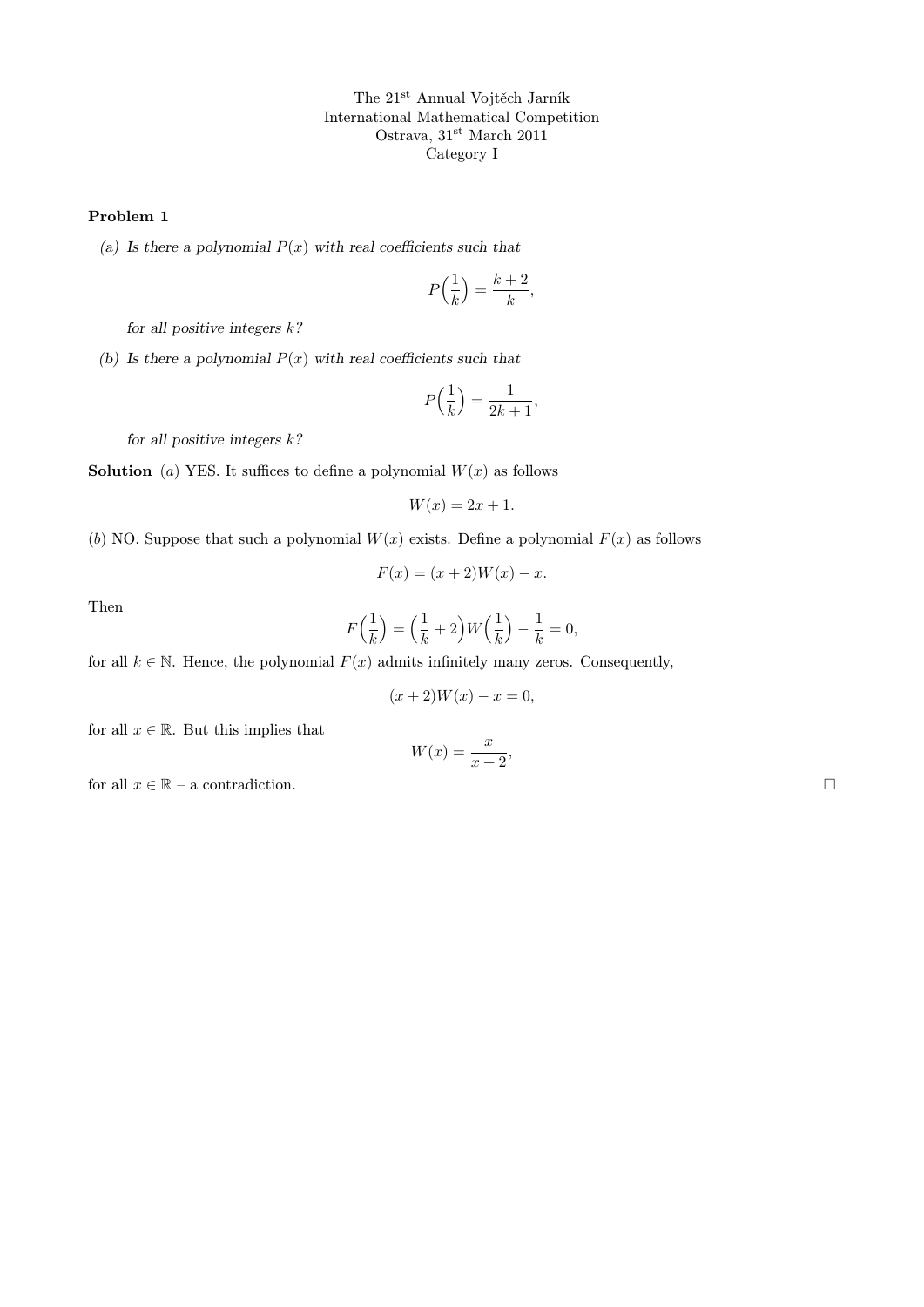The 21st Annual Vojtěch Jarník International Mathematical Competition Ostrava, 31st March 2011 Category I

**Problem 2** Let  $(a_n)_{n=1}^{\infty}$  be unbounded and strictly increasing sequence of positive reals such that the arithmetic mean of any four consecutive terms  $a_n$ ,  $a_{n+1}$ ,  $a_{n+2}$ ,  $a_{n+3}$  belongs to the same sequence. Prove that the sequence  $a_{n+1}/a_n$  converges and find all possible values of its limit.

**Solution** Since  $a_n < a_{n+1} < a_{n+2} < a_{n+3}$ , one has

$$
a_n < \frac{1}{4}(a_n + a_{n+1} + a_{n+2} + a_{n+3}) < a_{n+3},
$$

thus  $(a_n + a_{n+1} + a_{n+2} + a_{n+3})/4 \in \{a_{n+1}, a_{n+2}\}.$  Hence for any  $n \in \mathbb{N}$  precisely one of the two identities

$$
a_n + a_{n+1} + a_{n+2} + a_{n+3} = 4a_{n+1}
$$
\n<sup>(1)</sup>

or

$$
a_n + a_{n+1} + a_{n+2} + a_{n+3} = 4a_{n+2}
$$
\n<sup>(2)</sup>

holds. Let A be the set of indices  $n \in \mathbb{N}$  for which (1) holds and let B be the set of indices  $n \in \mathbb{N}$  for which (2) holds. Clearly,  $A \cup B = \mathbb{N}$ ,  $A \cap B = \emptyset$ . We shall prove that one of A or B is finite. Indeed, suppose the contrary, that both A and B are infinite. Since A and B partition N, there exists a positive integer k, such that  $k \in B$ ,  $k + 1 \in A$ . From (1) and (2), it follows that

$$
a_k + a_{k+1} + a_{k+2} + a_{k+3} = 4a_{k+2} \qquad \text{and} \qquad a_{k+1} + a_{k+2} + a_{k+3} + a_{k+4} = 4a_{k+2}.
$$

Hence  $a_k = a_{k+4}$ , which contradicts the fact that  $a_n$  is strictly increasing. We now consider two cases.

Case 1) The set A is infinite, the set B is finite. By (1), the sequence  $a_n$  satisfies a linear recurrence  $a_n - 3a_{n+1} + a_{n+2} + a_{n+3} = 0$  for all  $n > n_0$ . The characteristic polynomial of the linear recurrence

$$
\phi(\lambda) = \lambda^3 + \lambda^2 - 3\lambda + 1 = (\lambda - 1)(\lambda^2 + 2\lambda - 1)
$$

has roots  $\lambda_1 = 1, \lambda_2 = -1$  –  $\sqrt{2}$ ,  $\lambda_3 = -1 + \sqrt{2}$ . Hence

$$
a_n = C_1 + C_2(-1 - \sqrt{2})^n + C_3(-1 + \sqrt{2})^n, \qquad C_1, C_2, C_3 \in \mathbb{R}, \qquad n > n_0.
$$

Observe that  $\lambda_2 < -1$ ,  $0 < \lambda_3 < 1$ . If  $C_2 \neq 0$ , then  $\lim_{n\to\infty} |a_n| = \infty$  and  $a_n$  alternates in sign for n sufficiently large which contradicts the monotonicity property. If  $C_2 = 0$ , then the sequence  $a_n$  is bounded, which leads to the contradiction again. Thus we reject the case one.

Case 2) The set A is finite, the set B is infinite. By (1), the sequence  $a_n$  satisfies a linear recurrence  $a_n + a_{n+1} - 3a_{n+2} + a_{n+3} = 0$  for all  $n > n_0$ . The characteristic polynomial of the linear recurrence

$$
\phi(\lambda) = \lambda^3 - 3\lambda^2 + \lambda + 1 = (\lambda - 1)(\lambda^2 - 2\lambda - 1)
$$

has roots  $\lambda_1 = 1, \lambda_2 = 1$  –  $\sqrt{2}$ ,  $\lambda_3 = 1 + \sqrt{2}$ . Hence

$$
a_n = C_1 + C_2(1 - \sqrt{2})^n + C_3(1 + \sqrt{2})^n, \qquad C_1, C_2, C_3 \in \mathbb{R}, \qquad n > n_0.
$$

Note that  $-1 < \lambda_2 < 0$ ,  $\lambda_3 > 1$ . If  $C_3 \leq 0$ , then the sequence  $a_n$  is bounded from above. Hence  $C_3 > 0$  so  $a_n \sim C_3 \lambda_3^n$  as  $n \to \infty$ . The standard limit calculation now shows that  $b_n$  converges and has limit value

$$
\lim_{n \to \infty} b_n = \lim_{n \to \infty} \frac{a_{n+1}}{a_n} = \lambda_3 = 1 + \sqrt{2}.
$$

 $\Box$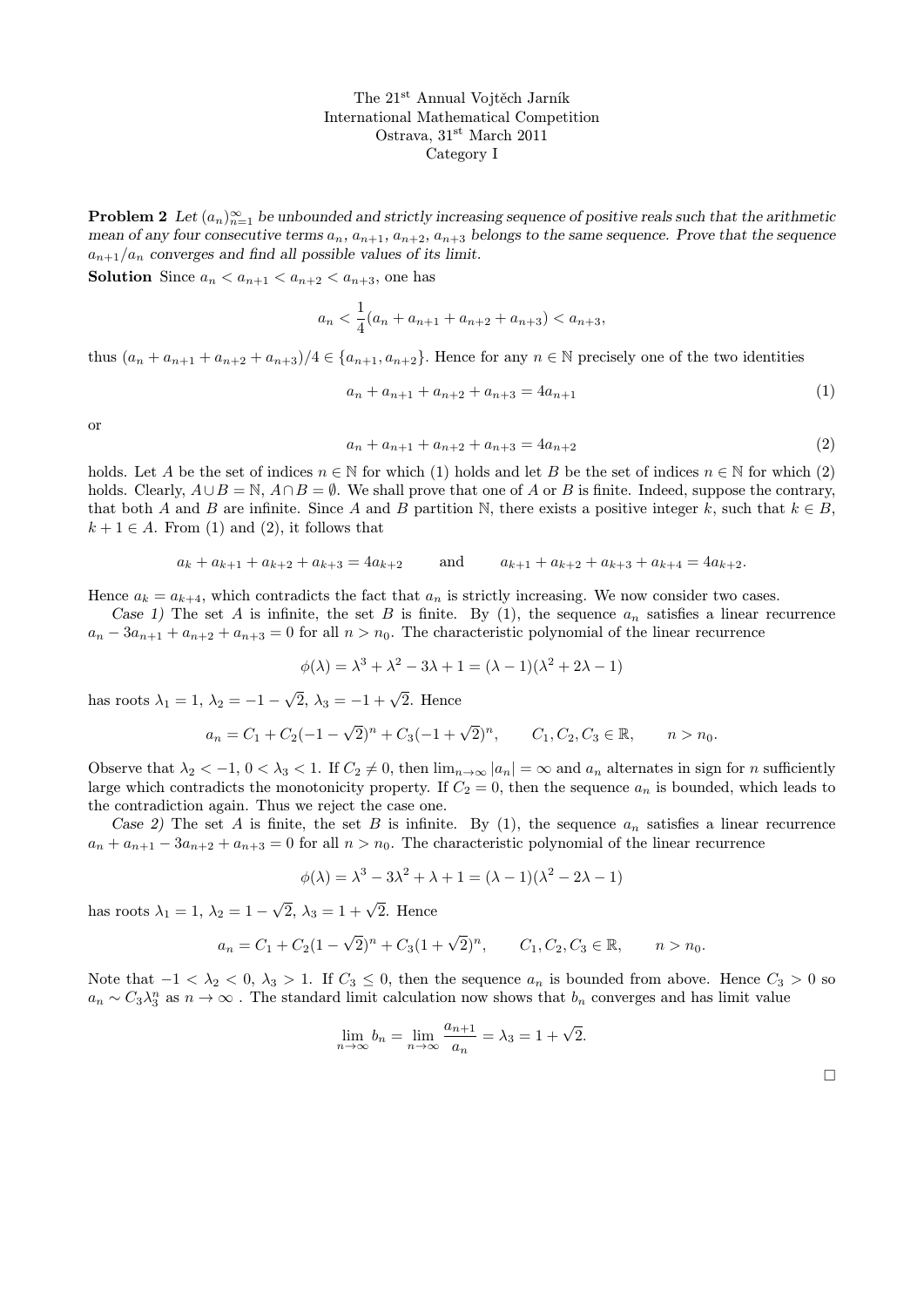The 21st Annual Vojtěch Jarník International Mathematical Competition Ostrava, $31^{\rm st}$ March $2011$ Category I

Problem 3 Prove that

$$
\sum_{k=0}^{\infty} x^k \frac{1 + x^{2k+2}}{(1 - x^{2k+2})^2} = \sum_{k=0}^{\infty} (-1)^k \frac{x^k}{(1 - x^{k+1})^2}
$$

for all  $x \in (-1, 1)$ .

Solution We use the binomial series

$$
\frac{1}{(1-u)^2} = \sum_{j=0}^{\infty} (j+1)u^j, \ |u| < 1
$$

to get

$$
\sum_{k=0}^{\infty} x^k \frac{1 + x^{2k+2}}{(1 - x^{2k+2})^2} = \sum_{k=0}^{\infty} x^k (1 + x^{2k+2}) \sum_{j=0}^{\infty} (j+1) x^{j(2k+2)} = \sum_{j=0}^{\infty} \sum_{k=0}^{\infty} x^k (1 + x^{2k+2}) (j+1) x^{j(2k+2)} =
$$
  

$$
= \sum_{j=0}^{\infty} (j+1) x^{2j} \sum_{k=0}^{\infty} x^k (1 + x^{2k+2}) x^{j2k} = \sum_{j=0}^{\infty} (j+1) x^{2j} \left( \frac{1}{1 - x^{2j+1}} + \frac{x^2}{1 - x^{2j+3}} \right) =
$$
  

$$
= \sum_{j=0}^{\infty} \frac{(j+1) x^{2j}}{1 - x^{2j+1}} + \sum_{j=1}^{\infty} \frac{j x^{2j}}{1 - x^{2j+1}} = \sum_{j=0}^{\infty} \frac{(2j+1) x^{2j}}{1 - x^{2j+1}} = -\frac{d}{dx} \sum_{j=0}^{\infty} \log(1 - x^{2j+1})
$$

and

$$
\sum_{k=0}^{\infty} \frac{(-x)^k}{(1-x^{k+1})^2} = \sum_{k=0}^{\infty} (-x)^k \sum_{j=0}^{\infty} (j+1)x^{(k+1)j} = \sum_{j=0}^{\infty} (j+1)x^j \sum_{k=0}^{\infty} (-x)^k x^{kj} = \sum_{j=0}^{\infty} \frac{(j+1)x^j}{1+x^{j+1}} = \frac{d}{dx} \sum_{j=0}^{\infty} \log(1+x^{j+1}).
$$

The proposition now follows by logarithmic differentiation of the classical identity

$$
\prod_{n=0}^{\infty} \frac{1}{1 - x^{2n+1}} = \prod_{n=1}^{\infty} (1 + x^n),
$$

which can be proved as follows:

$$
\prod_{n=1}^{\infty} (1+x^n) = \prod_{n=1}^{\infty} \frac{1-x^{2n}}{1-x^n} = \frac{\prod_{n=1}^{\infty} (1-x^{2n})}{\prod_{n=1}^{\infty} (1-x^n)} = \frac{\prod_{n=1}^{\infty} (1-x^{2n})}{\prod_{n=1}^{\infty} (1-x^{2n}) \prod_{n=1}^{\infty} (1-x^{2n-1})} = \prod_{n=1}^{\infty} \frac{1}{1-x^{2n-1}}.
$$

 $\Box$